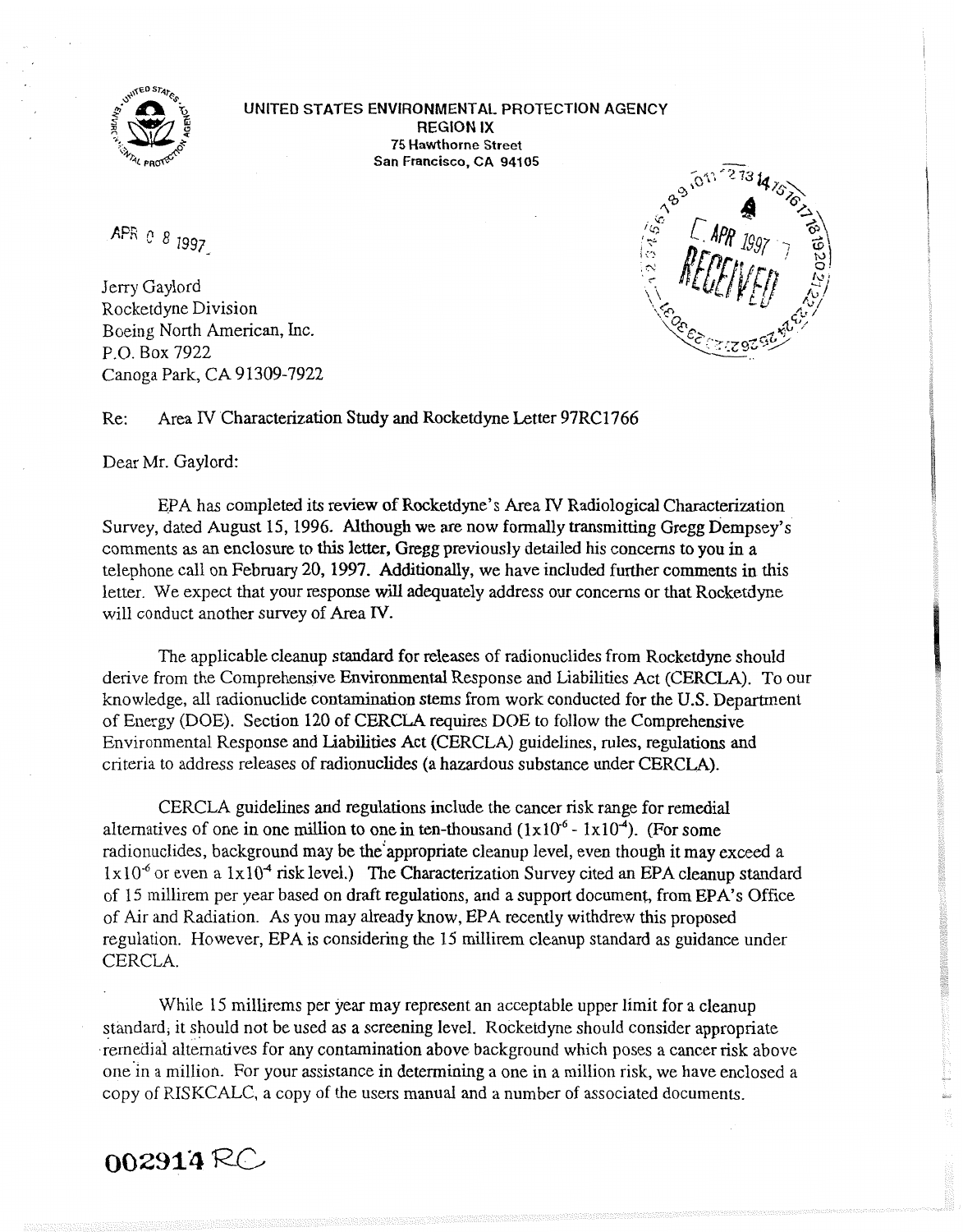In order to compare radionuclide levels from Area IV with background and other cleanup levels, the Characterization Survey calculated the mean and 95% confidence limit for all of Area N. Although this may be useful to demonstrate that widespread contamination is not present in Area N, EPA will compare individual areas, within Area **N,** to the relevant cleanup standard, not the entire area.

The characterization survey reported that tritium was found at 8,500 picocuries per liter in one sample. While EPA agrees that this level of tritium does not require cleanup, Rocketdyne should verify that Building 10 is the source of the contamination and determine if cleanup is necessary closer to the building. Reference 5, cited in the Characterization Study as proof that Building 10 is the source of contamination, contains no soil sampling results near Building 10.

If you have any questions regarding EPA's comments, please contact Tom Kelly, at (415) 744-2070.

Sincerely,

lader

Julie Anderson, Director Waste Management Division

cc: Hannibal Joma, DOE Edgar Bailey, DHS Phil Chandler, DTSC Joshua Workman, RWQCB Daniel Hirsch, SSFL Workgroup Barbara Johnson, SSFL Workgroup Dr. Jerome Raskin, SSFL Workgroup Dr. Sheldon Plotkin, SSFL Workgroup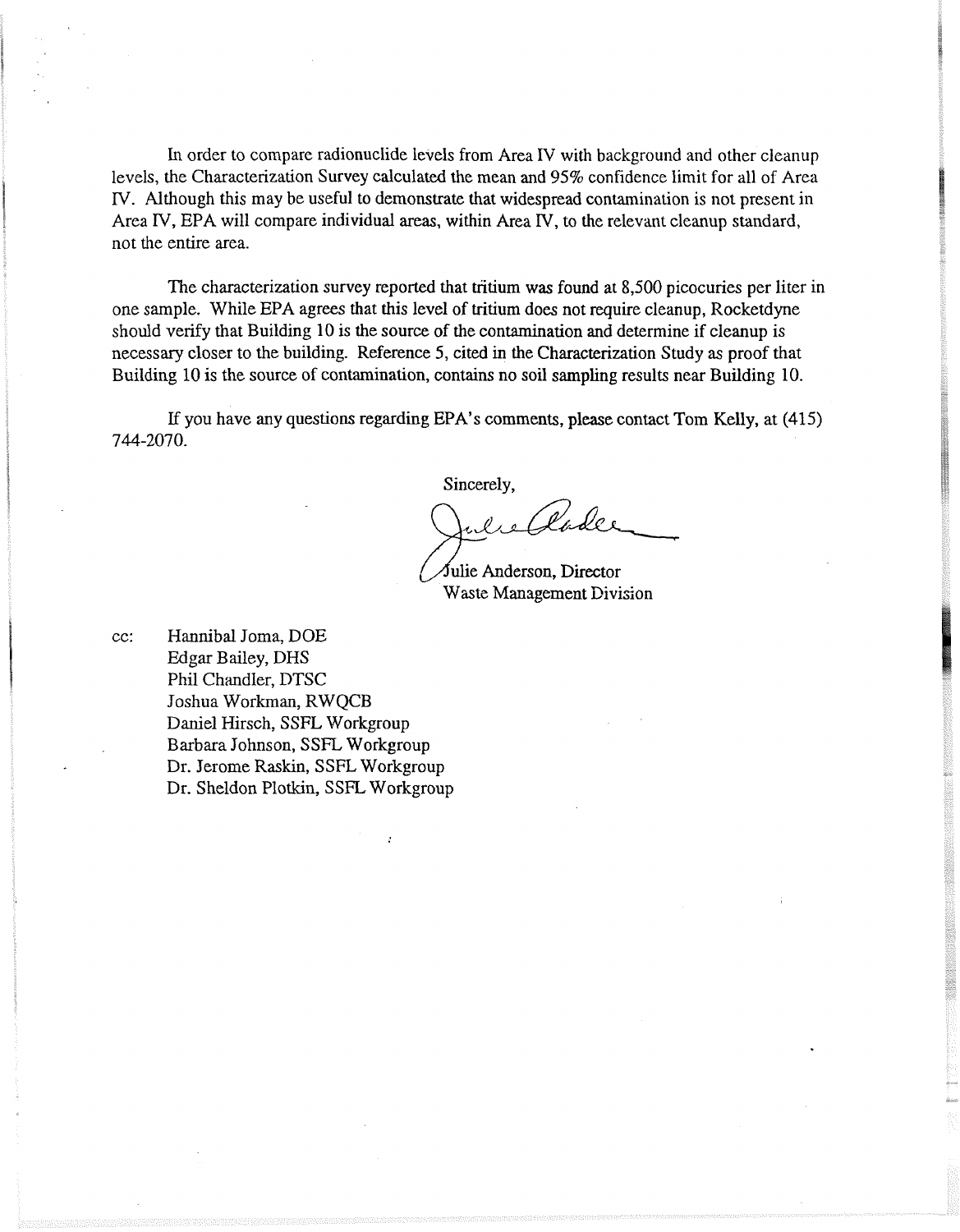

. **<sup>T</sup>UNITED STATES ENVIRONMENTAL PROTECTION AGENCY RADIATION AND INDOOR ENVIRONMENTS NATIONAL LABORATORY <b>P.O. BOX 98517** LAS VEGAS, NEVADA 89193-8517

 $... 2 1997$ 

## MEMORANDUM:

SUBJECT: Area **IV** Radiological Characterization Survey

- FROM: Gregg Dempsey, Director Center for Environmental Restoration Monitoring and Emergency Response
- TO: Thomas P. Kelly, Enviromental Engineer WST5 U.S. EPA, Region **9**

Below are my comments on the August 15, 1996 'Area IV Radiological Characterization Survey":

In the section describing the ambient gamma survey, I am concerned about the survey grid distances. When doing a survey such as this, there should be an assurance of overlap in the center of the grid lines with the detection system. There should also be an assurance that the detector can see to a certain depth below the ground. Documents supplied to me after I raised concerns about this in our telephone conversation showed that the detection system could only see one foot below ground directly beneath the probe. This would be the best it could do, and as the angle away from the detector increased, the distance it could see into the ground also would decrease. One is lead to believe that it is possible that the detection system could miss a hidden source buried near the center of the grid.

The report stated the gamma detection system was calibrated against a pressurized ionization chamber (PIC) for conversion to µR/hr. The problem with doing this is that the sodium iodide detectors and the PIC respond differently to the gamma ray energy and the subsequent radionuclide mix in the ground around them (the ambient gamma field). Moving more than a few feet in any direction would invalidate a calibration

**RecycledlRecydable Printed with Vegetable Oil Based Inks on 100% Recyded Paper (40% Postconsumer)**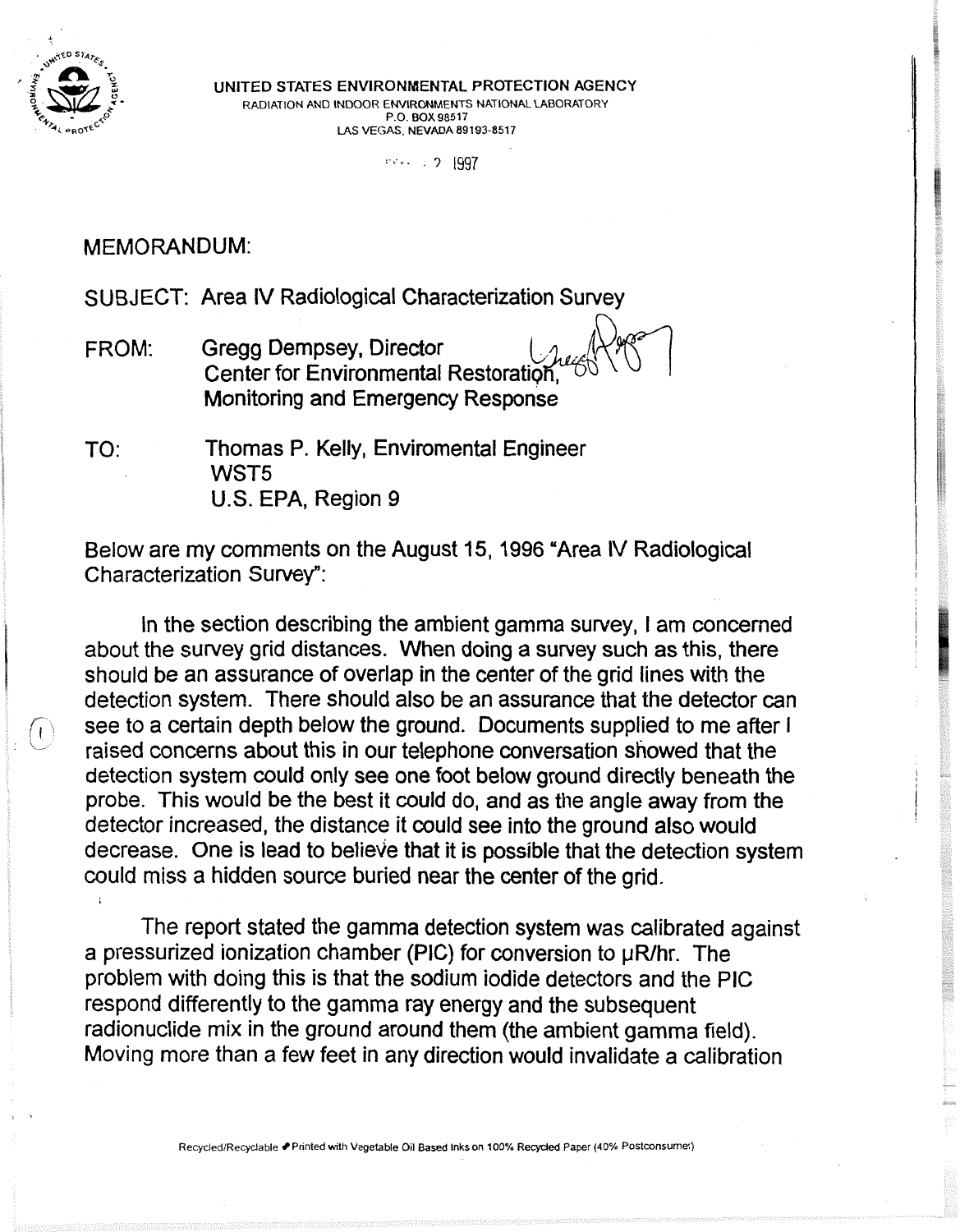like this. You could not be assured, therefore, of the detection limit of any particular radionuclide you might be interested in.

To adequately perform this ambient gamma survey, I would have suggested at the very minimum, a three by three inch sodium iodide. Multiple large detectors would have been better. These detectors would be somewhat collumnated to look at the ground only. It would have been better to use a lesser spacing in my detection grid (approaching ten feet). More work would have also done on the front end to know about detection depths as a function of distance both directly underneath and at a distance away from the detector.

There are similar concerns about the walking survey. Detection at depth is an important consideration as well as detector energy response. The report stated that the operators had the instrument traverse a **180**  degree arc in four seconds. This is much too fast to allow the instrument to respond or an operator to note the response. It was stated later that the 180-degree arc in four seconds was not quite true, so the correct statement needs to be made in a report revision.

The study did not address anomalies in the data like a higher reading being noted in the end of a grid with no follow up in the following grid, or the following grid being "inaccessible." As grid lines are not absolute, this explanation is poor.

The two survey techniques described in the report are used to identify where soil samples are collected. If the criterion was that samples are collected where there is a 5  $\mu$ R/hr difference, one cannot reasonably be assured that you have in fact detected it due to the calibration and system problems noted in the detection gear. This again leads to the conclusion that the survey could have missed radionuclides in the ground or buried sources.

The laboratory data is inconsistent in volumes **11, Ill,** and IV. There is missing chain of custody information for sections, missing calibration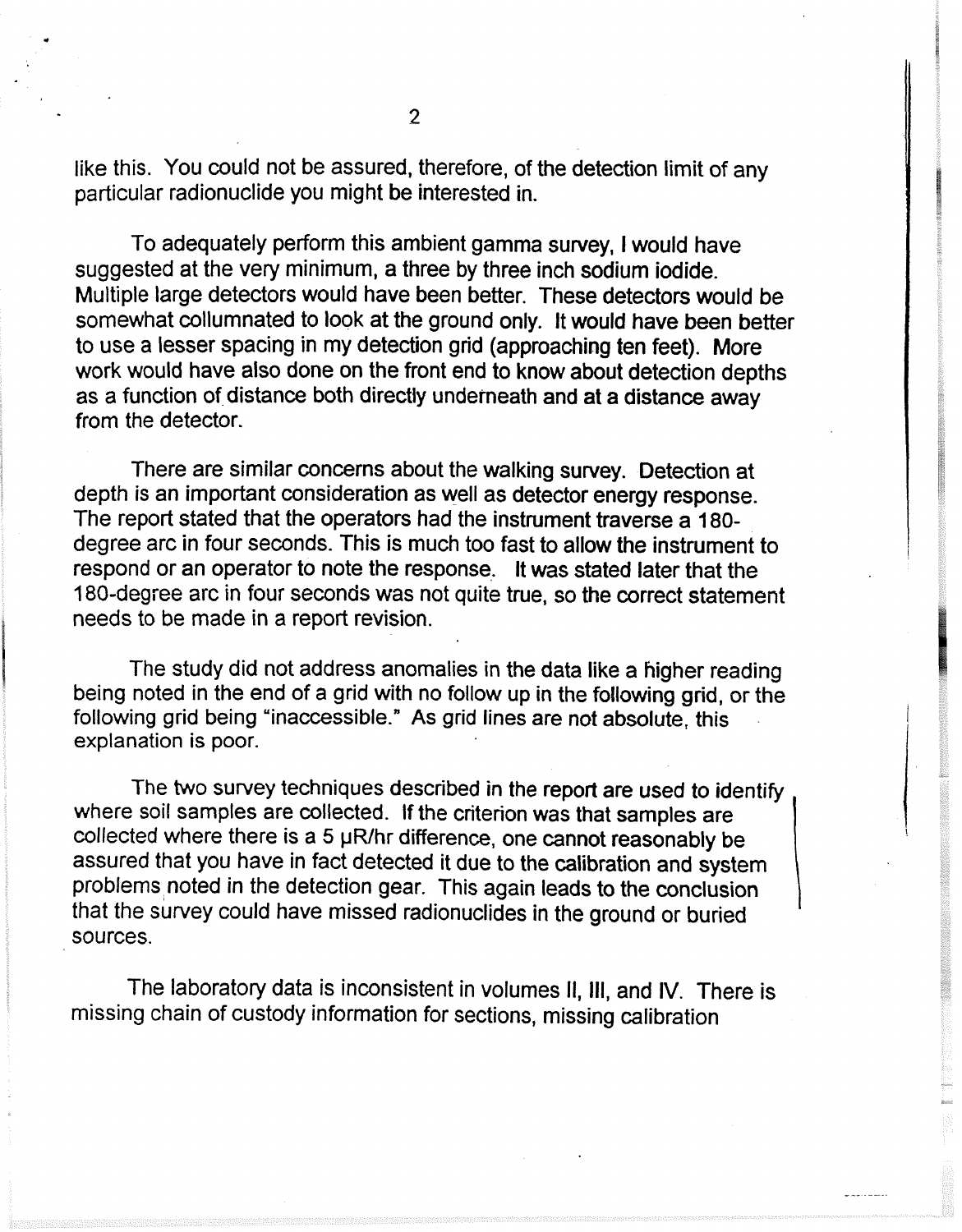information, and the information is hard to follow. Laboratory data quality seems to vary directly with the contractor staff person in charge. From my perspective, data review and data validation of contractor laboratory data is vitally important. Was a formal data validation performed or was the laboratory data accepted carte blanche? I see only a few places where data was questioned. Two incidents stand out: the supposed hot particle shown in one sample and the sample containing cobalt-60. From my perspective, I would have wanted to know that in fact I had a hot particle. not just a theory. I would also want to know why cobalt-60, with a five year half life, is in any sample at Rocketdyne. There are no credible release pathways to get cobalt on this site from outside of it

The Committee to Bridge the Gap did some statistical analysis on the background locations chosen for comparison to Rocketdyne locations in the study and presented these concerns at the last public meeting. I see the same problem in my review of the study and would suggest that Rocketdyne either further support its choice of backgrounds, or redefine backgrounds and show their significance to the onsite findings. Since background locations define what might have to be cleaned up, this discussion is vitally important.

As a final comment, it is shown that every area under remediation (some 25% of Area IV) is excluded from this survey. This report is not quite complete without this information. The reader is left wondering what additional work is going to occur in the remediation areas, what cleanup goals were obtained, how the remediation areas and the rest of the site interrelate, and how this information might be shared (a bunch of separate reports or a compilation report). I would suggest a bridging document which is a summary of all site characterization and remediation work: 'one stop shopping" if you will. A document such as this would bolster Rocketdyne's position that the site is clean.

I have shared a lot of other comments with Rocketdyne and you and feel that most of these concerns have been addressed to some degree. What I suggested to you was that the Region ask for a revised document with our concerns addressed.